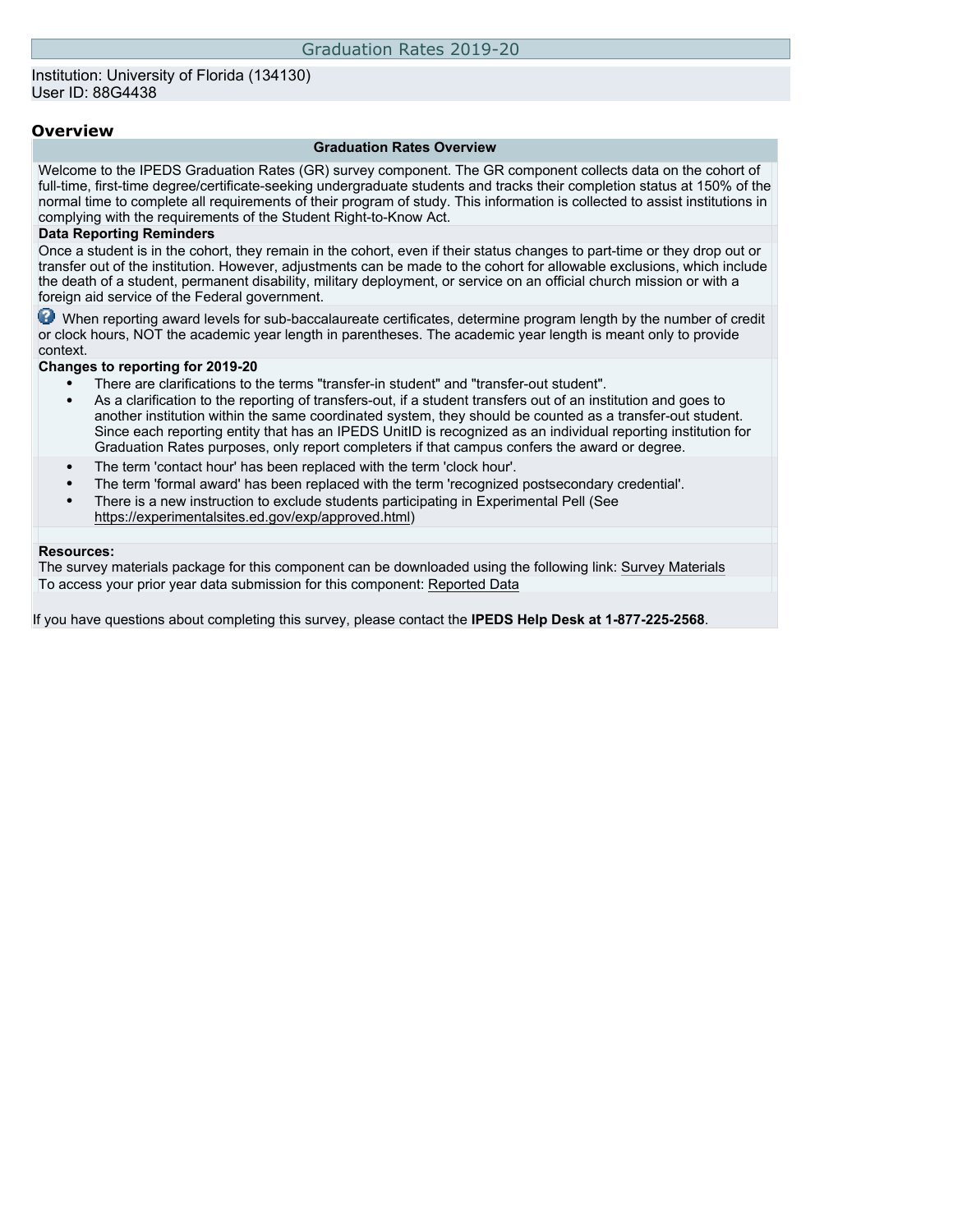# **Section I - Establishing cohorts**

**Based on your institution's response to the predominant calendar system question (B3) on the Institutional**

**Characteristics Header survey component from the IPEDS Fall 2019 data collection, your institution must report**

## **graduation rates data using a:**

### **Fall Cohort**

*A* **fall cohort** *is used by institutions with standard academic terms (semester, trimester, quarter, 4-1-4). A* **fullyear cohort** *is used by institutions offering primarily occupational/vocational programs and operating on a continuous basis.*

### **Establishing cohorts**

NOTE: Reporting using the new race/ethnicity categories is now mandatory. On this screen you will need to revise your preloaded 2013 cohort of full-time, first-time degree/certificate-seeking undergraduate students to the new race/ethnicity categories (if applicable). For information and assistance with this, please visit the [IPEDS Race/Ethnicity Information](https://nces.ed.gov/ipeds/report-your-data/resource-center-race-ethnicity) [Center](https://nces.ed.gov/ipeds/report-your-data/resource-center-race-ethnicity).

| Cohort year 2013 |                |  |
|------------------|----------------|--|
| Initial cohort   | Revised cohort |  |
|                  | (Column 01)    |  |
| 21               | 19             |  |
| 491              | 491            |  |
| 3                | 3              |  |
| 261              | 247            |  |
| 122              | 121            |  |
|                  | 15             |  |
| 1,609            | 1,608          |  |
| 76               | 81             |  |
| 62               | 61             |  |
|                  | 2,646          |  |
|                  | 2,646          |  |

| <b>Women</b>                              |                  |                |  |  |
|-------------------------------------------|------------------|----------------|--|--|
| Screen 1 of 2                             | Cohort year 2013 |                |  |  |
|                                           | Initial cohort   | Revised cohort |  |  |
|                                           |                  | (Column 01)    |  |  |
| Nonresident alien                         | 25               | 22             |  |  |
| Hispanic/Latino                           | 721              | 729            |  |  |
| American Indian or Alaska Native          |                  | 2              |  |  |
| Asian                                     | 297              | 266            |  |  |
| <b>Black or African American</b>          | 271              | 270            |  |  |
| Native Hawaiian or Other Pacific Islander | 5                | 31             |  |  |
| White                                     | 2,145            | 2,151          |  |  |
| Two or more races                         | 144              | 150            |  |  |
| Race and ethnicity unknown                | 93               | 87             |  |  |
| <b>Total women</b>                        | 3,702            | 3,708          |  |  |
|                                           |                  |                |  |  |
| Total men + women                         | 6,348            | 6.354          |  |  |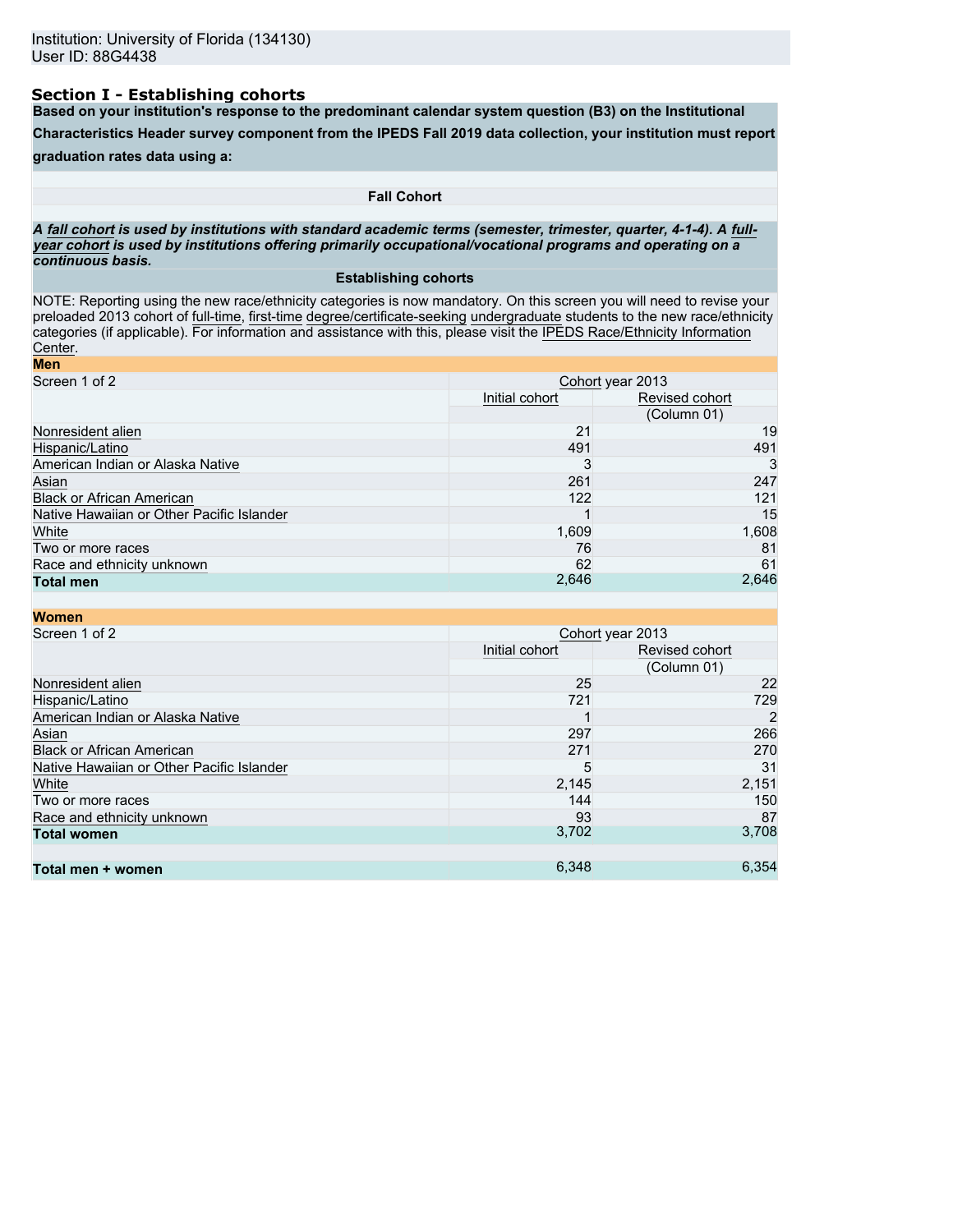# **Section I - Establishing cohorts**

•Incoming students seeking a bachelor's degree should be reported in Column 02. Column 03 will then be generated for you. Column 03 is meant to include any <u>full-time, first-time</u> entering students who were seeking a degree or certificate other than a bachelor's degree, such as an associate's degree or undergraduate certificate.

•If you have no changes to the preloaded data on this screen, click the "Save and Next" button to generate additional screens for reporting completers and transfers/exclusions.

## **Establishing cohorts**

## •**Report Hispanic/Latino individuals of any race as Hispanic/Latino**

#### •**Report race for non-Hispanic/Latino individuals only**

| w. |  |
|----|--|
|    |  |

| Screen 2 of 2                                | Cohort year 2013 |                                                         |                                                                                                                       |  |  |
|----------------------------------------------|------------------|---------------------------------------------------------|-----------------------------------------------------------------------------------------------------------------------|--|--|
|                                              | Cohort           | Bachelor's or equivalent<br>degree-seeking<br>subcohort | Other degree/certificate-seeking<br>subcohort<br>(Cohort minus Bachelor's or equivalent degree-<br>seeking subcohort) |  |  |
|                                              | (Column 01)      | (Column 02)                                             | (Column 03)                                                                                                           |  |  |
| Nonresident alien                            | 19               | 19                                                      | 0                                                                                                                     |  |  |
| Hispanic/Latino                              | 491              | 485                                                     | 6                                                                                                                     |  |  |
| American Indian or Alaska<br><b>Native</b>   |                  | 3                                                       | 0                                                                                                                     |  |  |
| Asian                                        | 247              | 241                                                     | 6                                                                                                                     |  |  |
| <b>Black or African American</b>             | 121              | 121                                                     | 0                                                                                                                     |  |  |
| Native Hawaiian or Other<br>Pacific Islander | 15               | 15                                                      |                                                                                                                       |  |  |
| White                                        | 1,608            | 1,575                                                   | 33                                                                                                                    |  |  |
| Two or more races                            | 81               | 80                                                      |                                                                                                                       |  |  |
| Race and ethnicity unknown                   | 61               | 59                                                      | $\overline{c}$                                                                                                        |  |  |
| <b>Total men</b>                             | 2,646            | 2,598                                                   | 48                                                                                                                    |  |  |

| <b>Women</b>                                 |             |                                                         |                                                                                                                       |  |  |  |
|----------------------------------------------|-------------|---------------------------------------------------------|-----------------------------------------------------------------------------------------------------------------------|--|--|--|
| Screen 2 of 2                                |             | Cohort year 2013                                        |                                                                                                                       |  |  |  |
|                                              | Cohort      | Bachelor's or equivalent<br>degree-seeking<br>subcohort | Other degree/certificate-seeking<br>subcohort<br>(Cohort minus Bachelor's or equivalent degree-<br>seeking subcohort) |  |  |  |
|                                              | (Column 01) | (Column 02)                                             | (Column 03)                                                                                                           |  |  |  |
| Nonresident alien                            | 22          | 22                                                      |                                                                                                                       |  |  |  |
| Hispanic/Latino                              | 729         | 725                                                     |                                                                                                                       |  |  |  |
| American Indian or Alaska<br><b>Native</b>   |             | 2                                                       | 0                                                                                                                     |  |  |  |
| Asian                                        | 266         | 263                                                     |                                                                                                                       |  |  |  |
| <b>Black or African American</b>             | 270         | 269                                                     |                                                                                                                       |  |  |  |
| Native Hawaiian or Other<br>Pacific Islander | 31          | 31                                                      | 0                                                                                                                     |  |  |  |
| White                                        | 2,151       | 2,114                                                   | 37                                                                                                                    |  |  |  |
| Two or more races                            | 150         | 150                                                     | $\Omega$                                                                                                              |  |  |  |
| Race and ethnicity unknown                   | 87          | 87                                                      | $\overline{0}$                                                                                                        |  |  |  |
| <b>Total women</b>                           | 3,708       | 3,663                                                   | 45                                                                                                                    |  |  |  |
| Total men + women                            | 6,354       | 6,261                                                   | 93                                                                                                                    |  |  |  |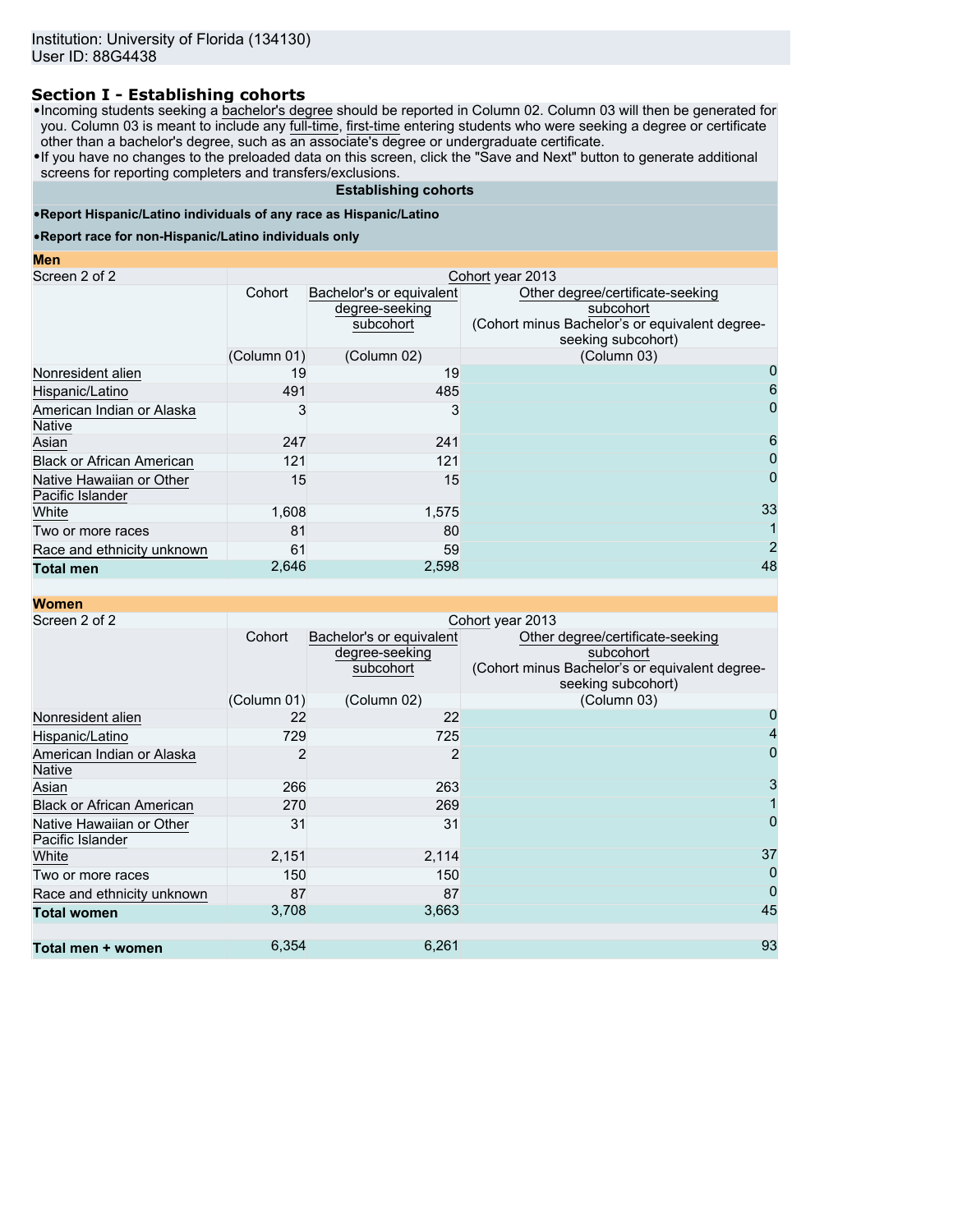# **Section II - Bachelor's or equivalent degree-seeking subcohort - Completers within 150%**

- •In the columns below, report the status of the bachelor's degree-seeking subcohort of students listed in Column 10.
- •Of the students in Column 10, those who attained a degree or certificate OTHER THAN A BACHELOR'S DEGREE within 150% of the normal time to complete the program as of August 31, 2019 should be reported in either Column 11 or 12, depending on the length of the program completed.
- •Of the students in Column 10, those who attained a bachelor's degree or equivalent within 150% of normal time should be reported in Column 18.

## **Subcohort of full-time, first-time students seeking a bachelor's or equivalent degree**

## •**Report Hispanic/Latino individuals of any race as Hispanic/Latino**

•**Report race for non-Hispanic/Latino individuals only**

### **Men**

| Screen 1 of 4                                                 |                                     | Cohort year 2013                                                            |                                                                                               |                                                         |                     |  |  |
|---------------------------------------------------------------|-------------------------------------|-----------------------------------------------------------------------------|-----------------------------------------------------------------------------------------------|---------------------------------------------------------|---------------------|--|--|
|                                                               | Bachelor's or<br>equivalent degree- |                                                                             | Subcohort students who completed their program within 150%<br>of normal time to completion    |                                                         | Total<br>completers |  |  |
|                                                               | seeking subcohort                   | Completers of<br>programs of less<br>than 2 academic yrs<br>(or equivalent) | Completers of<br>programs of at least 2<br>but less than 4<br>academic yrs (or<br>equivalent) | Completers of<br>bachelor's or<br>equivalent<br>degrees | within 150%         |  |  |
|                                                               | (Column 10)                         | (Column 11)                                                                 | (Column 12)                                                                                   | (Column 18)                                             | (Column 29)         |  |  |
| Nonresident alien                                             | 19                                  |                                                                             |                                                                                               | 15                                                      | 15                  |  |  |
| Hispanic/Latino                                               | 485                                 |                                                                             |                                                                                               | 429                                                     | 429                 |  |  |
| American Indian or<br>Alaska Native                           | 3                                   |                                                                             |                                                                                               |                                                         |                     |  |  |
| Asian                                                         | 241                                 |                                                                             |                                                                                               | 210                                                     | 210                 |  |  |
| <b>Black or African</b><br>American                           | 121                                 |                                                                             |                                                                                               | 85                                                      | 85                  |  |  |
| Native Hawaiian or<br><b>Other Pacific</b><br><b>Islander</b> | 15                                  |                                                                             |                                                                                               | 15                                                      | 15                  |  |  |
| White                                                         | 1,575                               |                                                                             |                                                                                               | 1,333                                                   | 1,333               |  |  |
| Two or more races                                             | 80                                  |                                                                             |                                                                                               | 65                                                      | 65                  |  |  |
| Race and ethnicity<br>unknown                                 | 59                                  |                                                                             |                                                                                               | 50                                                      | 50                  |  |  |
| <b>Total men</b>                                              | 2,598                               | 0                                                                           | 0                                                                                             | 2,203                                                   | 2,203               |  |  |

| <b>Women</b>                                           |                                                                                                  |             |                                                                                                                                                          |             |                     |
|--------------------------------------------------------|--------------------------------------------------------------------------------------------------|-------------|----------------------------------------------------------------------------------------------------------------------------------------------------------|-------------|---------------------|
| Screen 1 of 4                                          |                                                                                                  |             | Cohort year 2013                                                                                                                                         |             |                     |
|                                                        | Bachelor's or<br>equivalent degree-                                                              |             | Subcohort students who completed their program within 150%<br>of normal time to completion                                                               |             | Total<br>completers |
|                                                        | seeking subcohort<br>Completers of<br>programs of less<br>than 2 academic yrs<br>(or equivalent) |             | Completers of<br>Completers of<br>bachelor's or<br>programs of at least 2<br>equivalent<br>but less than 4<br>degrees<br>academic yrs (or<br>equivalent) |             | within 150%         |
|                                                        | (Column 10)                                                                                      | (Column 11) | (Column 12)                                                                                                                                              | (Column 18) | (Column 29)         |
| Nonresident alien                                      | 22                                                                                               |             |                                                                                                                                                          | 20          | 20                  |
| Hispanic/Latino                                        | 725                                                                                              |             |                                                                                                                                                          | 672         | 672                 |
| American Indian or<br>Alaska Native                    | 2                                                                                                |             |                                                                                                                                                          | 2           | $\overline{2}$      |
| Asian                                                  | 263                                                                                              |             |                                                                                                                                                          | 241         | 241                 |
| <b>Black or African</b><br>American                    | 269                                                                                              |             |                                                                                                                                                          | 217         | 217                 |
| Native Hawaiian or<br><b>Other Pacific</b><br>Islander | 31                                                                                               |             |                                                                                                                                                          | 31          | 31                  |
| White                                                  | 2,114                                                                                            |             |                                                                                                                                                          | 1,937       | 1,937               |
| Two or more races                                      | 150                                                                                              |             |                                                                                                                                                          | 133         | 133                 |
| Race and ethnicity<br>unknown                          | 87                                                                                               |             |                                                                                                                                                          | 80          | 80                  |
| <b>Total women</b>                                     | 3,663                                                                                            | 0           | 0                                                                                                                                                        | 3,333       | 3,333               |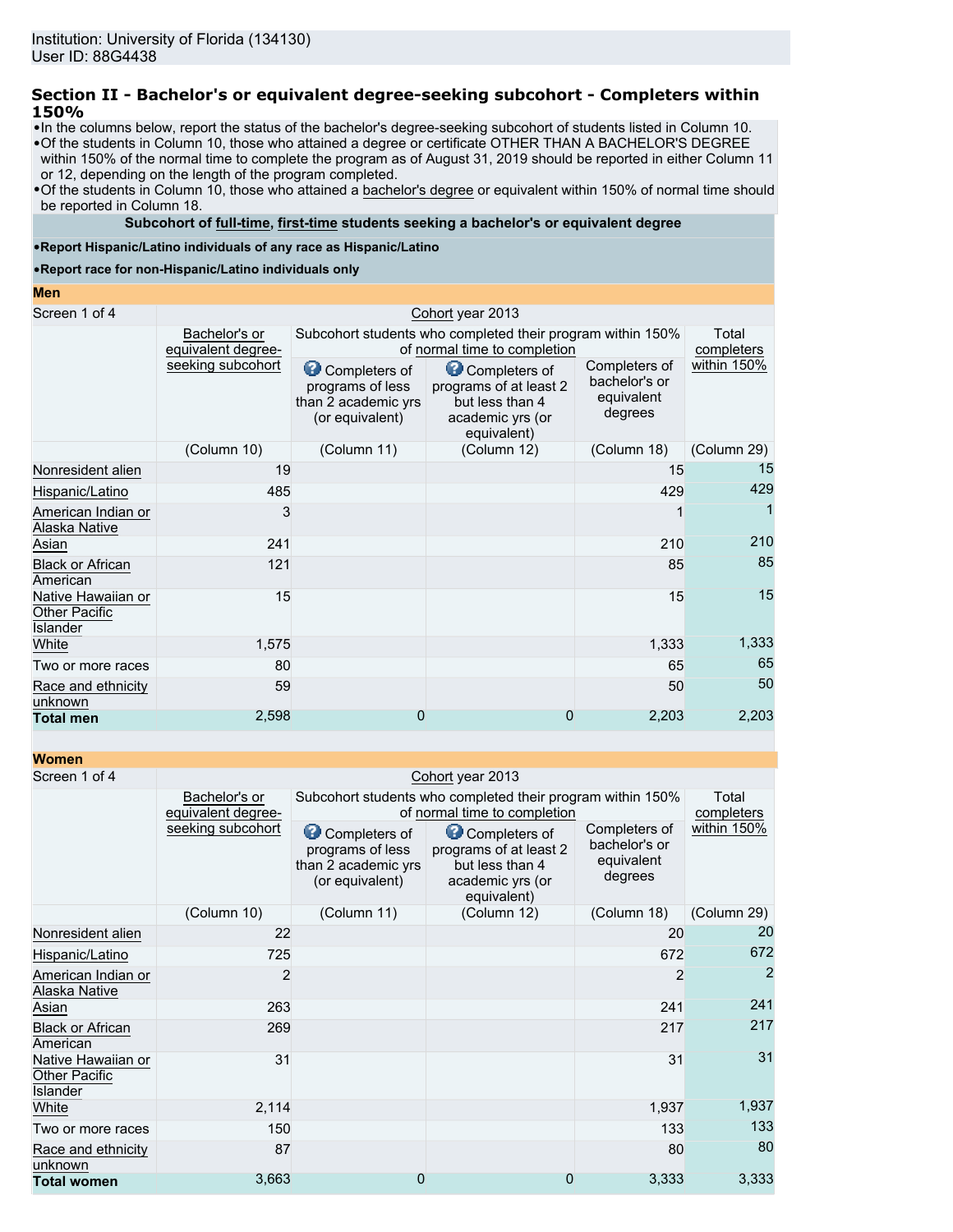| Total men + | 6.261 | O | 5.536 | 5,536 |
|-------------|-------|---|-------|-------|
| women       |       |   |       |       |

**College**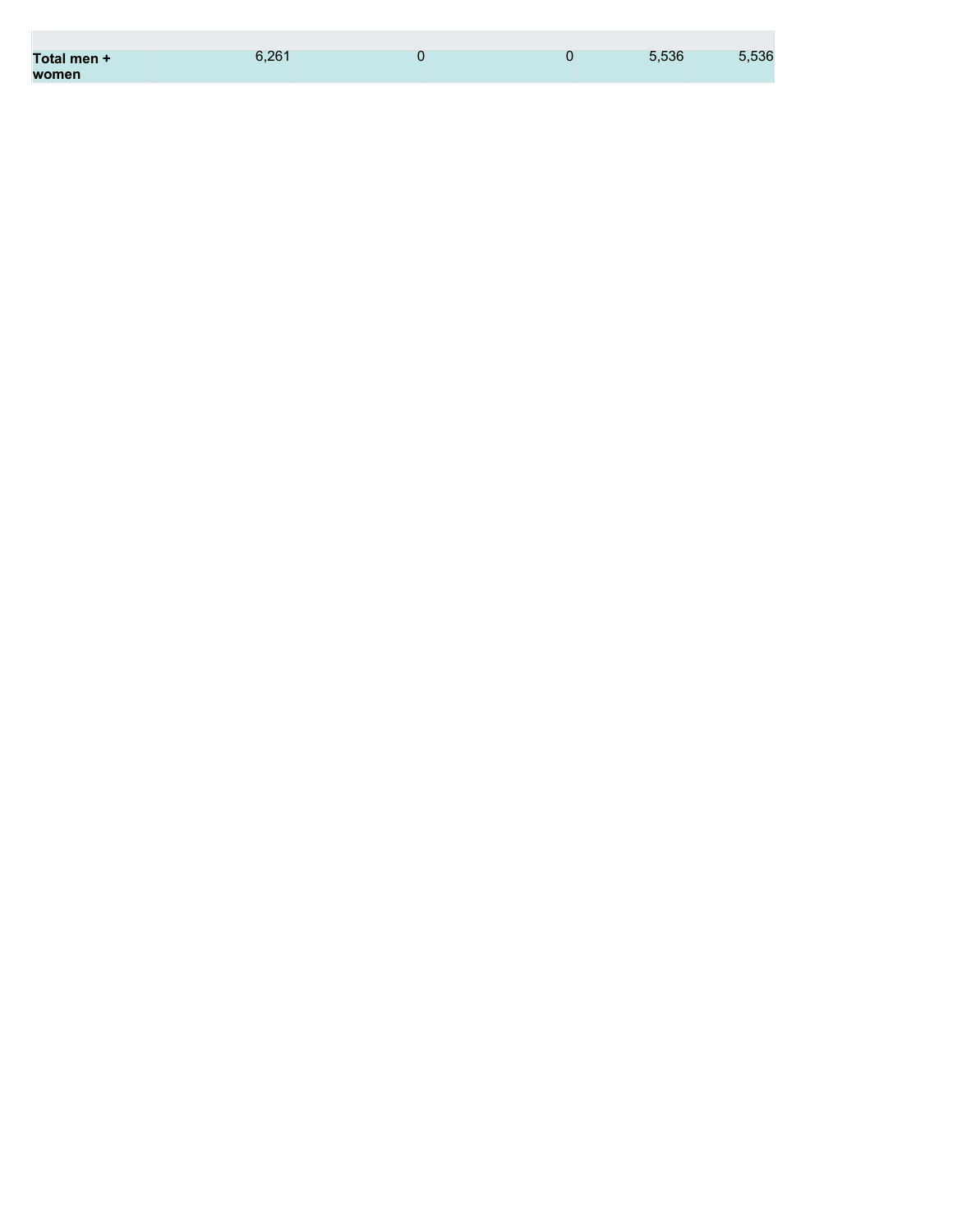# **Section II - Bachelor's completers by length of time to degree**

Those students in the bachelor's or equivalent degree-seeking subcohort who attained a bachelor's degree or equivalent within 150% of normal time to completion, as reported on the previous screen, are listed in Column 18. In Column 19, report the number of these students who earned a bachelor's degree in 4 years. In Column 20, report the number of these students who earned a bachelor's degree in 5 years. Column 21 will be calculated for you.

## **Subcohort of full-time, first-time students seeking a bachelor's or equivalent degree**

### •**Report Hispanic/Latino individuals of any race as Hispanic/Latino**

### •**Report race for non-Hispanic/Latino individuals only**

| <b>Men</b>                                   |                                                      |                                        |                                                                      |                                      |                                      |  |
|----------------------------------------------|------------------------------------------------------|----------------------------------------|----------------------------------------------------------------------|--------------------------------------|--------------------------------------|--|
| Screen 2 of 4                                |                                                      |                                        | Cohort year 2013                                                     |                                      |                                      |  |
|                                              | Bachelor's or equivalent<br>degree-seeking subcohort | Completed<br>bachelor's                | Subcohort students who attained a bachelor's<br>degree or equivalent |                                      |                                      |  |
|                                              |                                                      | degree<br>or equivalent<br>within 150% | Completed the<br>program in<br>4 yrs or less                         | Completed the<br>program in<br>5 yrs | Completed the<br>program in<br>6 yrs |  |
|                                              | (Column 10)                                          | (Column 18)                            | (Column 19)                                                          | (Column 20)                          | (Column 21)                          |  |
| Nonresident alien                            | 19                                                   | 15                                     | 6                                                                    |                                      |                                      |  |
| Hispanic/Latino                              | 485                                                  | 429                                    | 266                                                                  | 136                                  | 27                                   |  |
| American Indian or<br>Alaska Native          | 3                                                    |                                        |                                                                      |                                      | 0                                    |  |
| Asian                                        | 241                                                  | 210                                    | 143                                                                  | 53                                   | 14                                   |  |
| <b>Black or African</b><br>American          | 121                                                  | 85                                     | 47                                                                   | 32                                   | 6                                    |  |
| Native Hawaiian or<br>Other Pacific Islander | 15                                                   | 15                                     | 10                                                                   | 5                                    | 0                                    |  |
| White                                        | 1,575                                                | 1,333                                  | 866                                                                  | 419                                  | 48                                   |  |
| Two or more races                            | 80                                                   | 65                                     | 37                                                                   | 19                                   | 9                                    |  |
| Race and ethnicity<br>unknown                | 59                                                   | 50                                     | 31                                                                   | 18                                   |                                      |  |
| <b>Total men</b>                             | 2,598                                                | 2,203                                  | 1,407                                                                | 690                                  | 106                                  |  |

**Women**

| Screen 2 of 4                                | Cohort year 2013                                     |                                        |                                              |                                                                      |                                      |  |  |
|----------------------------------------------|------------------------------------------------------|----------------------------------------|----------------------------------------------|----------------------------------------------------------------------|--------------------------------------|--|--|
|                                              | Bachelor's or equivalent<br>degree-seeking subcohort | Completed<br>bachelor's                |                                              | Subcohort students who attained a bachelor's<br>degree or equivalent |                                      |  |  |
|                                              |                                                      | degree<br>or equivalent<br>within 150% | Completed the<br>program in<br>4 yrs or less | Completed the<br>program in<br>5 yrs                                 | Completed the<br>program in<br>6 yrs |  |  |
|                                              | (Column 10)                                          | (Column 18)                            | (Column 19)                                  | (Column 20)                                                          | (Column 21)                          |  |  |
| Nonresident alien                            | 22                                                   | 20                                     | 12                                           | 8                                                                    | 0                                    |  |  |
| Hispanic/Latino                              | 725                                                  | 672                                    | 537                                          | 122                                                                  | 13                                   |  |  |
| American Indian or<br>Alaska Native          | $\overline{2}$                                       | $\overline{2}$                         |                                              |                                                                      | 0                                    |  |  |
| Asian                                        | 263                                                  | 241                                    | 207                                          | 30                                                                   | $\overline{4}$                       |  |  |
| <b>Black or African</b><br>American          | 269                                                  | 217                                    | 182                                          | 25                                                                   | 10                                   |  |  |
| Native Hawaiian or<br>Other Pacific Islander | 31                                                   | 31                                     | 25                                           | 4                                                                    | $\overline{2}$                       |  |  |
| White                                        | 2,114                                                | 1,937                                  | 1,642                                        | 264                                                                  | 31                                   |  |  |
| Two or more races                            | 150                                                  | 133                                    | 99                                           | 31                                                                   | 3                                    |  |  |
| Race and ethnicity<br>unknown                | 87                                                   | 80                                     | 64                                           | 12                                                                   | $\overline{4}$                       |  |  |
| <b>Total women</b>                           | 3,663                                                | 3,333                                  | 2,769                                        | 497                                                                  | 67                                   |  |  |
| Total men + women                            | 6,261                                                | 5,536                                  | 4,176                                        | 1,187                                                                | 173                                  |  |  |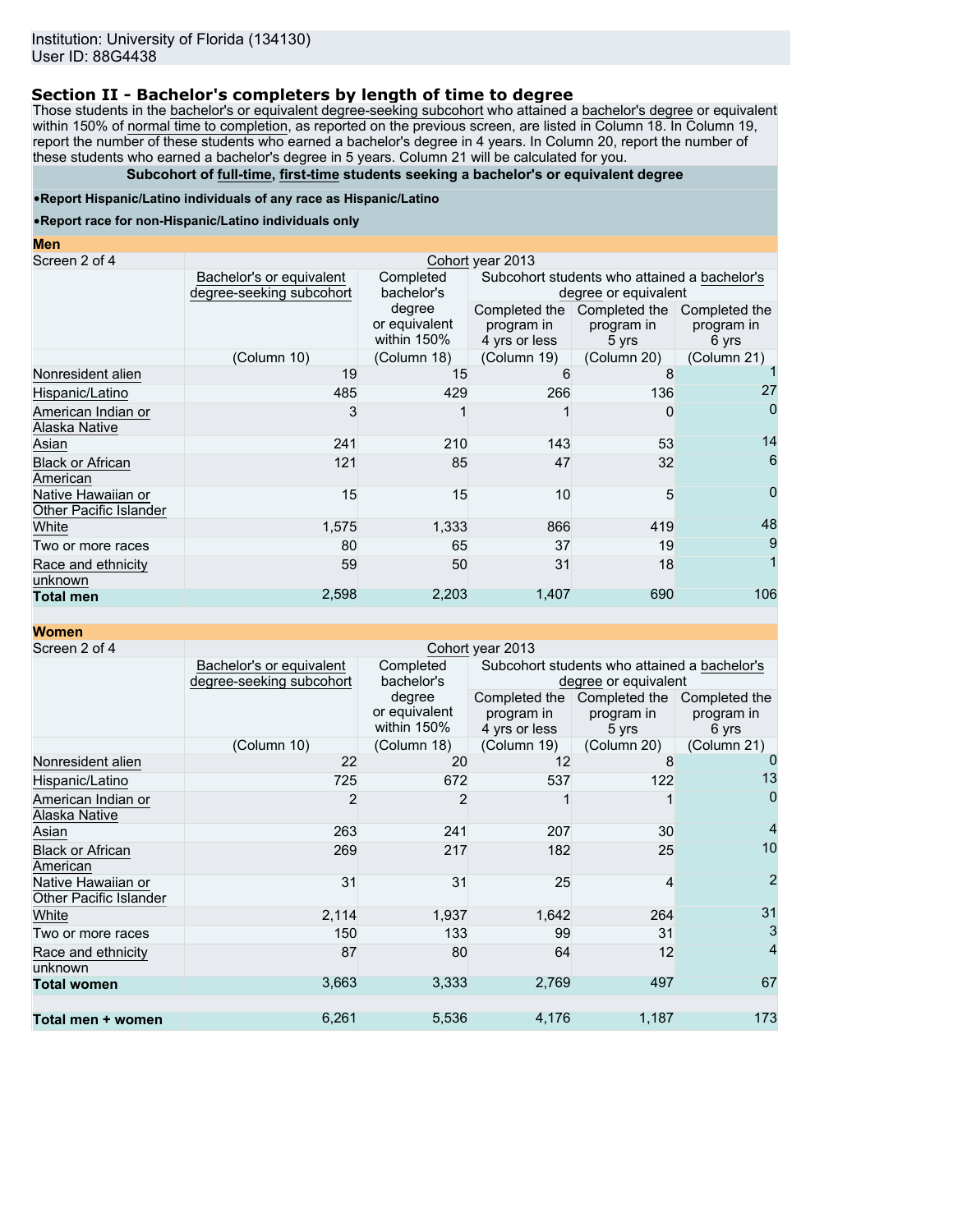# **Section II - Bachelor's or equivalent degree-seeking subcohort - Transfers/exclusions**

•In the columns below, report the status of those students in the BACHELOR'S OR EQUIVALENT DEGREE-SEEKING SUBCOHORT listed in Column 10 who did not complete a program within 150% of normal time to completion.

•Report transfers-out who did not complete a program in Column 30. If the mission of your institution includes providing substantial preparation for students to enroll in another eligible institution WITHOUT having completed a program, you must report transfer-out data in Column 30. A school is required to report only on those students that the school knows have transferred to another eligible institution. A school must document that the student actually transferred. If it is not part of your mission, you may report transfer-out data if you wish.

•Report eligible exclusions from the subcohort in Column 45. The ONLY allowable categories for this column are: Students who died or became permanently disabled

Students who left school to serve in the armed forces (or have been called up to active duty)

Students who left school to serve with a foreign aid service of the Federal Government

Students who left school to serve on an official church mission

•Column 52 [No longer enrolled] will be calculated for you. This includes students who have dropped out as well as those who completed in greater than 150% of normal time.

•If you do not have any values to report in either Column 30, 45, or 51, you must enter at least one zero in a field on this screen to continue.

### **Subcohort of full-time, first-time students seeking a bachelor's or equivalent degree**

### •**Report Hispanic/Latino individuals of any race as Hispanic/Latino**

## •**Report race for non-Hispanic/Latino individuals only**

**Men**

| Screen 3 of 4                                | Cohort year 2013                                           |                                    |                                |                     |                   |                       |
|----------------------------------------------|------------------------------------------------------------|------------------------------------|--------------------------------|---------------------|-------------------|-----------------------|
|                                              | Bachelor's or<br>equivalent<br>degree-seeking<br>subcohort | Total<br>completers<br>within 150% | Total transfer-out<br>students | Total<br>exclusions | Still<br>enrolled | No longer<br>enrolled |
|                                              | (Column 10)                                                | (Column 29)                        | (Column 30)                    | (Column 45) (Column | 51)               | (Column 52)           |
| Nonresident alien                            | 19                                                         | 15                                 |                                | 0                   |                   |                       |
| Hispanic/Latino                              | 485                                                        | 429                                | 20                             |                     | 8                 | 28                    |
| American Indian or Alaska<br><b>Native</b>   |                                                            |                                    |                                |                     | 0                 |                       |
| Asian                                        | 241                                                        | 210                                | 9                              |                     | $\overline{2}$    | 20                    |
| <b>Black or African American</b>             | 121                                                        | 85                                 | 3                              |                     |                   | 30                    |
| Native Hawaiian or Other<br>Pacific Islander | 15                                                         | 15                                 | ŋ                              |                     | 0                 | 0                     |
| White                                        | 1,575                                                      | 1,333                              | 39                             | U                   | 18                | 185                   |
| Two or more races                            | 80                                                         | 65                                 | 8                              |                     | 0                 | 7                     |
| Race and ethnicity<br>unknown                | 59                                                         | 50                                 |                                |                     | $\overline{2}$    | 6                     |
| <b>Total men</b>                             | 2,598                                                      | 2,203                              | 81                             | 0                   | 33                | 281                   |

**Women**

| <u>women</u>                                 |                                                            |                                    |                                |                     |                   |                       |
|----------------------------------------------|------------------------------------------------------------|------------------------------------|--------------------------------|---------------------|-------------------|-----------------------|
| Screen 3 of 4                                |                                                            |                                    | Cohort year 2013               |                     |                   |                       |
|                                              | Bachelor's or<br>equivalent<br>degree-seeking<br>subcohort | Total<br>completers<br>within 150% | Total transfer-out<br>students | Total<br>exclusions | Still<br>enrolled | No longer<br>enrolled |
|                                              | (Column 10)                                                | (Column 29)                        | (Column 30)                    | (Column 45) (Column | 51)               | (Column 52)           |
| Nonresident alien                            | 22                                                         | 20                                 | $\Omega$                       | 0                   | ŋ                 |                       |
| Hispanic/Latino                              | 725                                                        | 672                                | 15                             | Ω                   | 3                 | 35                    |
| American Indian or Alaska<br><b>Native</b>   | 2                                                          | 2                                  | $\mathbf 0$                    | O                   | 0                 | 0                     |
| Asian                                        | 263                                                        | 241                                | 9                              | $\Omega$            |                   | 12                    |
| <b>Black or African American</b>             | 269                                                        | 217                                | 11                             | 0                   | 6                 | 35                    |
| Native Hawaiian or Other<br>Pacific Islander | 31                                                         | 31                                 | $\mathbf{0}$                   | O                   | 0                 | $\Omega$              |
| White                                        | 2,114                                                      | 1,937                              | 54                             |                     | 8                 | 114                   |
| Two or more races                            | 150                                                        | 133                                | 6                              | O                   |                   | 10                    |
| Race and ethnicity<br>unknown                | 87                                                         | 80                                 |                                | O                   |                   | 5                     |
| <b>Total women</b>                           | 3,663                                                      | 3,333                              | 96                             |                     | 20                | 213                   |
| Total men + women                            | 6,261                                                      | 5,536                              | 177                            |                     | 53                | 494                   |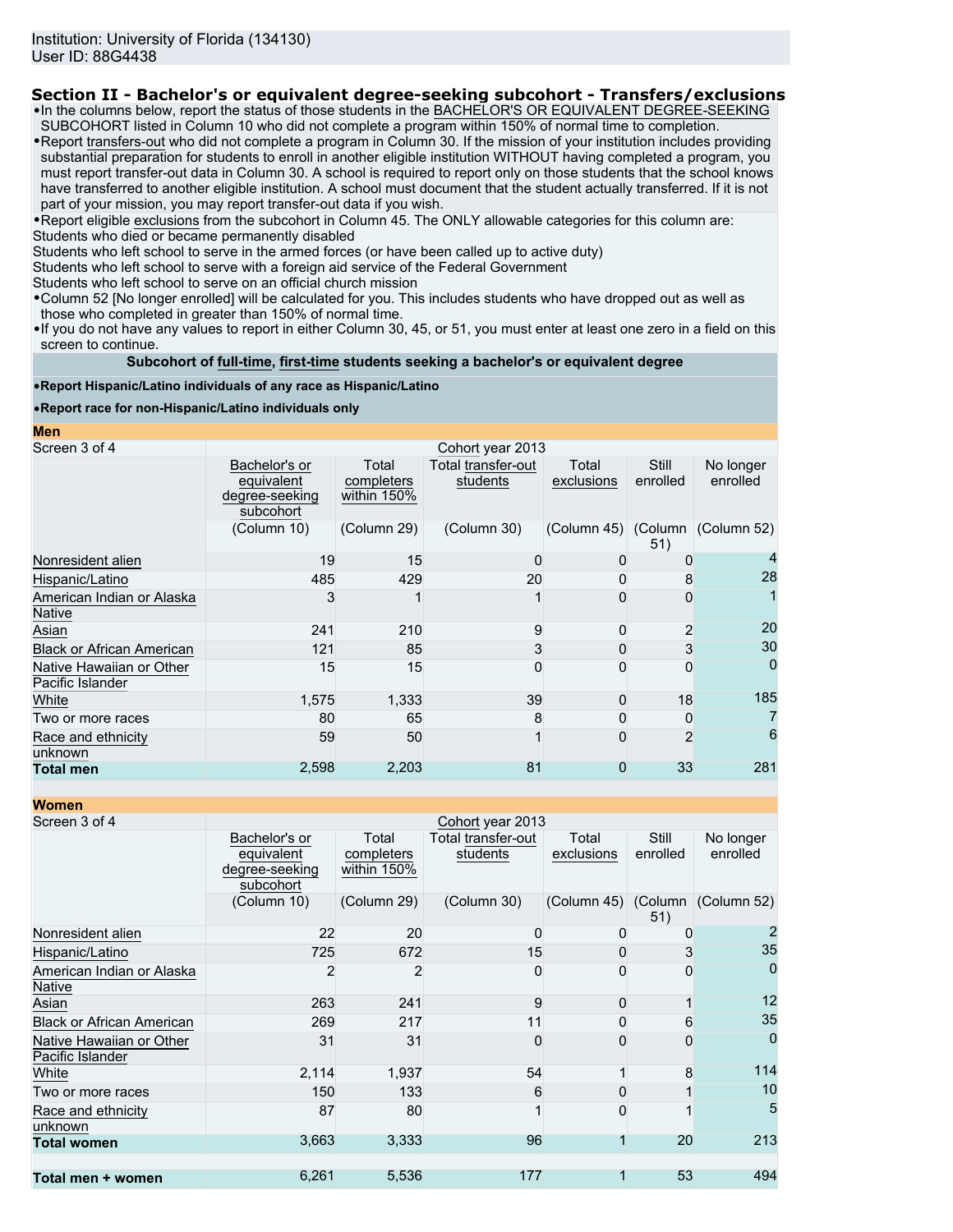# **Section II - Bachelor's or equivalent degree-seeking cohort - Pell recipients and a recipients of a subsidized Direct Loan who did not receive a Pell Grant**

For each subcohort, report the number of students in the cohort, total exclusions for the cohort, the number of students that completed a bachelor's or equivalent degree within 150% of normal time to completion, and the total completers within 150%.

•Recipients of a Pell Grant and Recipients of a Direct Subsidized Loan that did not receive a Pell Grant are *mutually exclusive*, that is, if a student is in one cohort, they cannot be in the other cohort.

 - The total of these 2 subcohorts must be less than the Bachelor's or equivalent degree-seeking cohort **Subcohort of full-time, first-time students seeking a bachelor's or equivalent degree**

| Screen 4 of 4                                                                                      | Cohort year 2013                   |                  |                                                                |                                 |  |
|----------------------------------------------------------------------------------------------------|------------------------------------|------------------|----------------------------------------------------------------|---------------------------------|--|
|                                                                                                    | Number of<br>students in<br>cohort | Total exclusions | Completed<br>bachelor's degree<br>or equivalent<br>within 150% | Total completers<br>within 150% |  |
|                                                                                                    | (Column 10)                        | (Column 45)      | (Column 18)                                                    | (Column 29)                     |  |
| Bachelor's or equivalent degree-seeking cohort                                                     | 6.261                              |                  | 5,536                                                          | 5,536                           |  |
| Recipients of a Pell Grant (within entering<br>year)                                               | 1.788                              |                  | 1,532                                                          | 1.532                           |  |
| Recipients of a Direct Subsidized Loan (within<br>entering year) that did not receive a Pell Grant | 904                                | 0                | 776                                                            | 776                             |  |
| Did not receive either a Pell Grant or Direct<br>Subsidized Loan (within entering year)            | 3,569                              | 0                | 3,228                                                          | 3,228                           |  |
|                                                                                                    |                                    |                  |                                                                |                                 |  |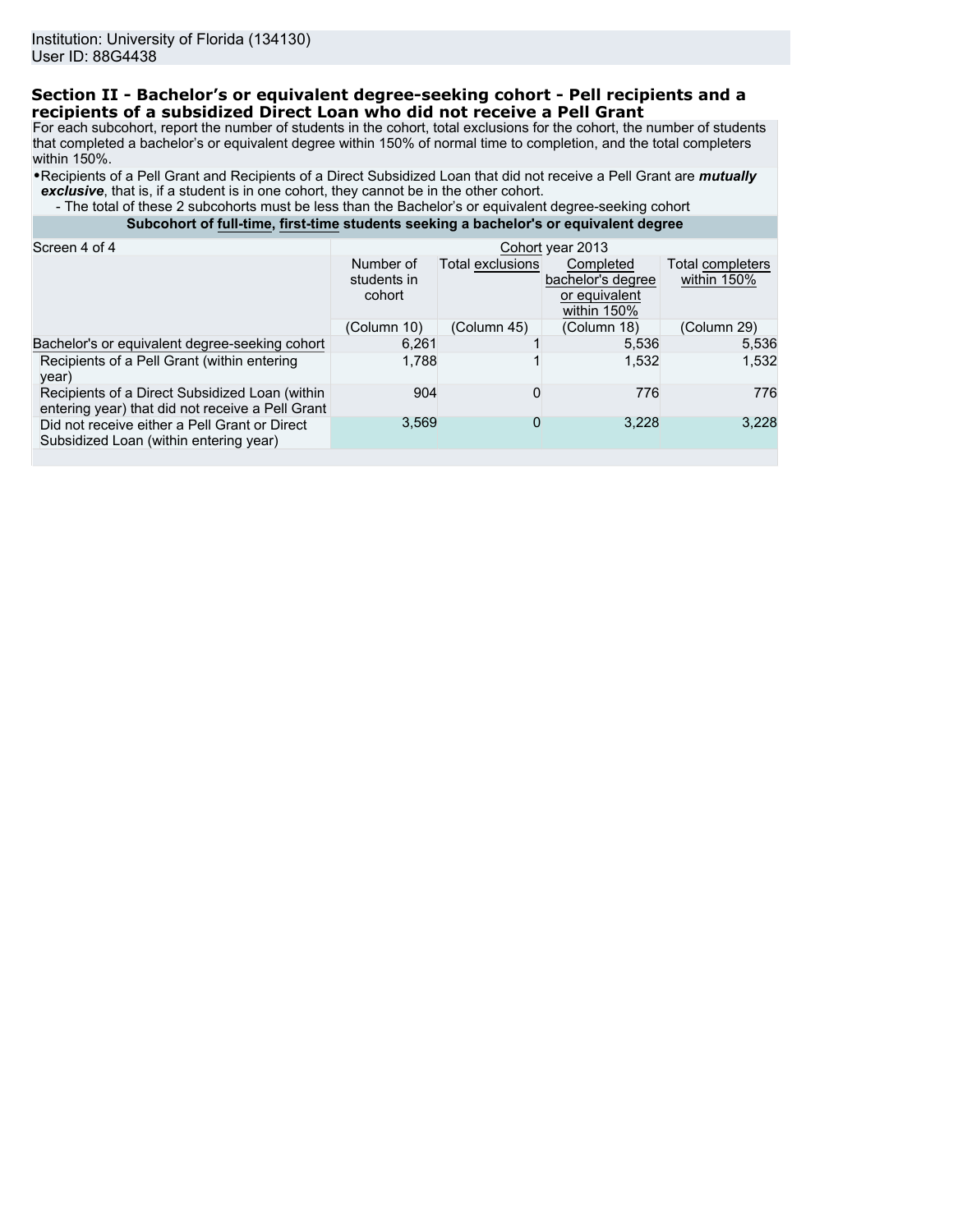# **Section III - Other degree/certificate-seeking subcohort - Completers within 150%**

•In the columns below, report the status of the subcohort of students seeking other than a bachelor's or equivalent degree listed in Column 10.

•Of the students in Column 10, those who attained a degree or certificate other than a bachelor's degree within 150% of the normal time to complete the program as of August 31, 2019 should be reported in either Column 11 or 12, depending on the length of the program completed.

•Of the students in Column 10, those who attained a bachelor's degree or equivalent within 150% of normal time should be reported in Column 18.

## **Subcohort of full-time, first-time students seeking other than a bachelor's degree**

### •**Report Hispanic/Latino individuals of any race as Hispanic/Latino**

#### •**Report race for non-Hispanic/Latino individuals only**

#### **Men**

| Screen 1 of 3                                   |                                                |                                                                                            | Cohort year 2013                                                                              |                                                         |                |
|-------------------------------------------------|------------------------------------------------|--------------------------------------------------------------------------------------------|-----------------------------------------------------------------------------------------------|---------------------------------------------------------|----------------|
|                                                 | Other degree/certificate-<br>seeking subcohort | Subcohort students who completed their program within<br>150% of normal time to completion |                                                                                               |                                                         |                |
|                                                 |                                                | Completers of<br>programs of less<br>than 2 academic<br>yrs (or equivalent)                | Completers of<br>programs of at least<br>2 but less than 4<br>academic yrs (or<br>equivalent) | Completers of<br>bachelor's or<br>equivalent<br>degrees | within 150%    |
|                                                 | (Column 10)                                    | (Column 11)                                                                                | (Column 12)                                                                                   | (Column 18)                                             | (Column 29)    |
| Nonresident alien                               | 0                                              |                                                                                            |                                                                                               |                                                         |                |
| Hispanic/Latino                                 | 6                                              |                                                                                            |                                                                                               |                                                         | 5              |
| American Indian or<br><b>Alaska Native</b>      |                                                |                                                                                            |                                                                                               |                                                         | 0              |
| Asian                                           | 6                                              |                                                                                            |                                                                                               |                                                         | 3              |
| <b>Black or African</b><br>American             |                                                |                                                                                            |                                                                                               |                                                         | $\mathbf 0$    |
| Native Hawaiian or<br>Other Pacific<br>Islander |                                                |                                                                                            |                                                                                               | 0                                                       | $\mathbf 0$    |
| White                                           | 33                                             |                                                                                            |                                                                                               | 30                                                      | 30             |
| Two or more races                               |                                                |                                                                                            |                                                                                               | 0                                                       | 0              |
| Race and ethnicity<br>unknown                   |                                                |                                                                                            |                                                                                               | $\overline{2}$                                          | $\overline{2}$ |
| <b>Total men</b>                                | 48                                             | O                                                                                          |                                                                                               | 40                                                      | 40             |

**Women**

| <u>WUILLEIL</u>                                               |                                                |                                                                             |                                                                                               |                                                         |             |  |  |  |
|---------------------------------------------------------------|------------------------------------------------|-----------------------------------------------------------------------------|-----------------------------------------------------------------------------------------------|---------------------------------------------------------|-------------|--|--|--|
| Screen 1 of 3                                                 |                                                | Cohort year 2013                                                            |                                                                                               |                                                         |             |  |  |  |
|                                                               | Other degree/certificate-<br>seeking subcohort |                                                                             | Subcohort students who completed their program within<br>150% of normal time to completion    |                                                         |             |  |  |  |
|                                                               |                                                | Completers of<br>programs of less<br>than 2 academic<br>yrs (or equivalent) | Completers of<br>programs of at least<br>2 but less than 4<br>academic yrs (or<br>equivalent) | Completers of<br>bachelor's or<br>equivalent<br>degrees | within 150% |  |  |  |
|                                                               | (Column 10)                                    | (Column 11)                                                                 | (Column 12)                                                                                   | (Column 18)                                             | (Column 29) |  |  |  |
| Nonresident alien                                             | 0                                              |                                                                             |                                                                                               |                                                         |             |  |  |  |
| Hispanic/Latino                                               |                                                |                                                                             |                                                                                               |                                                         | 3           |  |  |  |
| American Indian or<br>Alaska Native                           |                                                |                                                                             |                                                                                               |                                                         | 0           |  |  |  |
| Asian                                                         | 3                                              |                                                                             |                                                                                               | 0                                                       |             |  |  |  |
| <b>Black or African</b><br>American                           |                                                |                                                                             |                                                                                               | 0                                                       | 0           |  |  |  |
| Native Hawaiian or<br><b>Other Pacific</b><br><b>Islander</b> | 0                                              |                                                                             |                                                                                               | 0                                                       | $\Omega$    |  |  |  |
| White                                                         | 37                                             |                                                                             |                                                                                               | 28                                                      | 28          |  |  |  |
| Two or more races                                             |                                                |                                                                             |                                                                                               | 0                                                       | 0           |  |  |  |
| Race and ethnicity<br>unknown                                 |                                                |                                                                             |                                                                                               | 0                                                       | 0           |  |  |  |
| <b>Total women</b>                                            | 45                                             |                                                                             |                                                                                               | 31                                                      | 31          |  |  |  |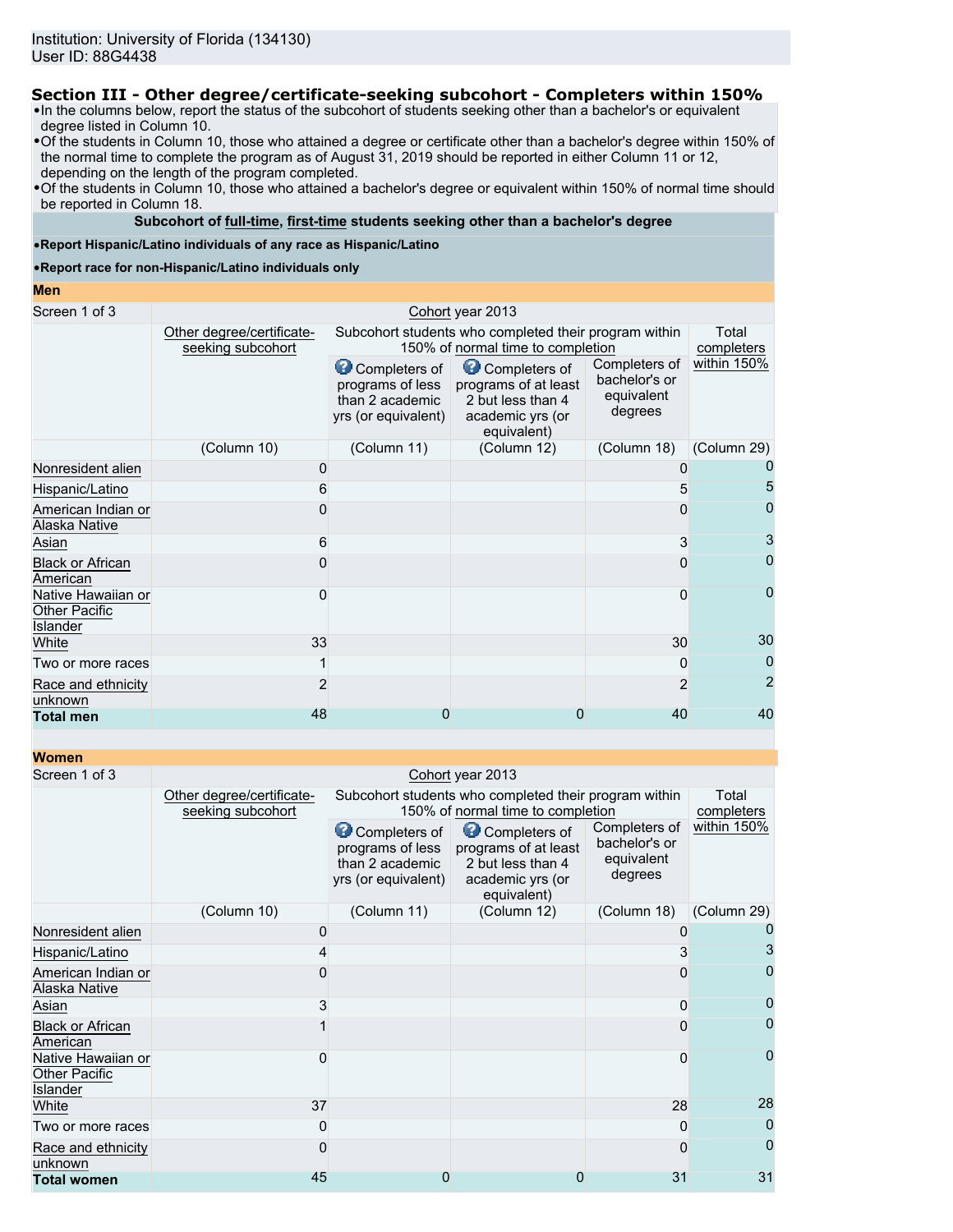| Total men + | 93 |  | $\overline{\phantom{a}}$ | 71 |
|-------------|----|--|--------------------------|----|
| women       |    |  |                          |    |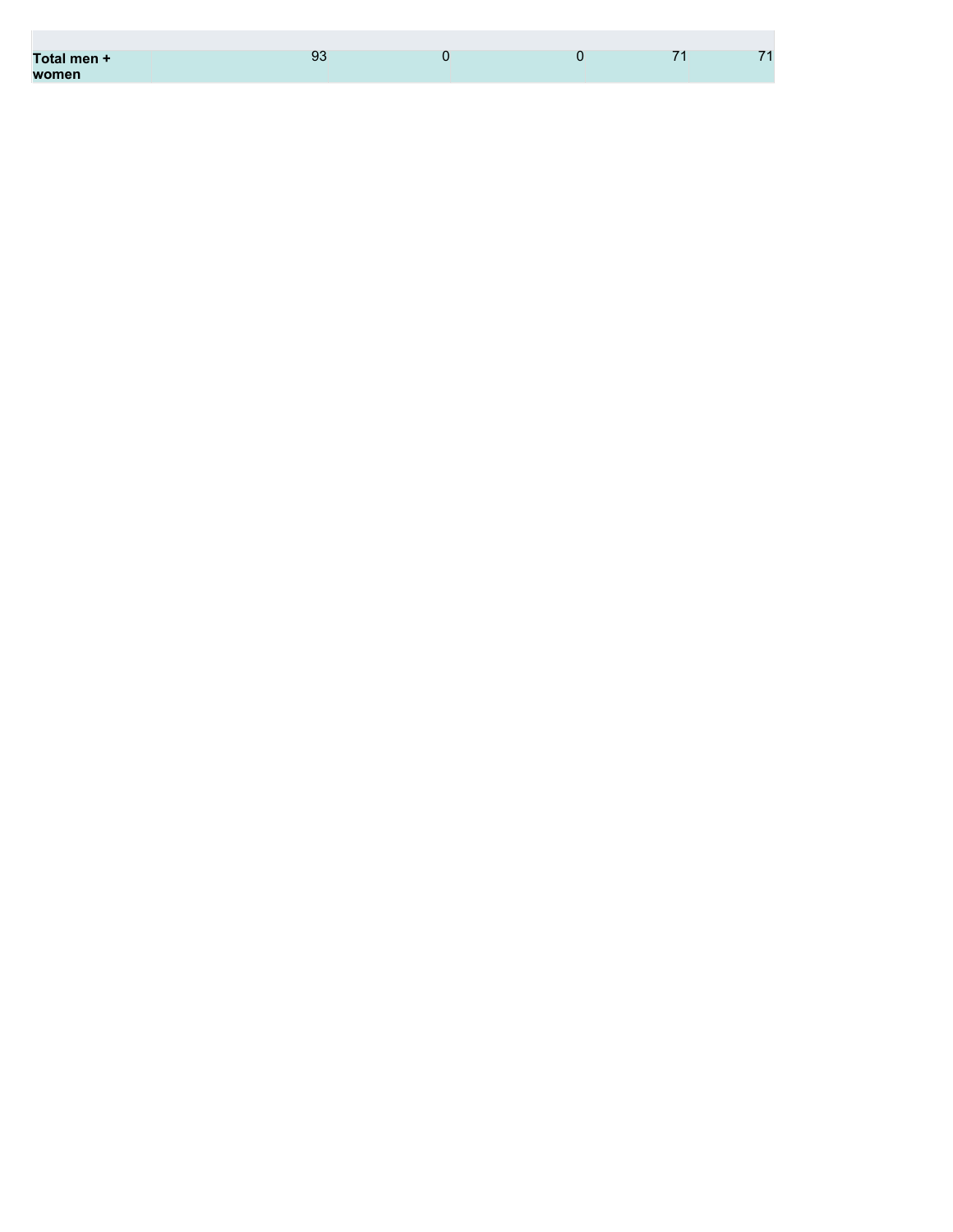# **Section III - Other degree/certificate-seeking subcohort - Transfers/exclusions**

•In the columns below, report the status of those students in the OTHER DEGREE/CERTIFICATE-SEEKING SUBCOHORT listed in Column 10 who did not complete a program within 150% of normal time to completion.

•Report transfers-out who did not complete a program in Column 30. A school is required to report only on those students that the school knows have transferred to another eligible institution. A school must document that the student actually transferred. If it is not part of your mission, you may report transfer-out data if you wish.

•Report eligible exclusions from the subcohort in Column 45. The ONLY allowable categories for this column are: Students who died or became permanently disabled

Students who left school to serve in the armed forces (or have been called up to active duty)

Students who left school to serve with a foreign aid service of the Federal Government

Students who left school to serve on an official church mission

•Column 52 [No longer enrolled] will be calculated for you. This includes students who dropped out as well as those who completed in greater than 150% of normal time.

•If you do not have any values to report in either Column 30, 45, or 51, you must enter at least one zero in a field on this screen to continue.

## **Subcohort of full-time, first-time students seeking other than a bachelor's degree**

•**Report Hispanic/Latino individuals of any race as Hispanic/Latino**

## •**Report race for non-Hispanic/Latino individuals only**

| <b>Men</b>                                   |                                                |                                    |                                 |                     |                   |                       |
|----------------------------------------------|------------------------------------------------|------------------------------------|---------------------------------|---------------------|-------------------|-----------------------|
| Screen 2 of 3                                |                                                |                                    | Cohort year 2013                |                     |                   |                       |
|                                              | Other degree/certificate-<br>seeking subcohort | Total<br>completers<br>within 150% | Total transfer-<br>out students | Total<br>exclusions | Still<br>enrolled | No longer<br>enrolled |
|                                              | (Column 10)                                    | (Column 29)                        | (Column 30)                     | (Column<br>45)      | (Column<br>51)    | (Column<br>52)        |
| Nonresident alien                            |                                                |                                    |                                 |                     |                   |                       |
| Hispanic/Latino                              |                                                | 5                                  | 0                               |                     |                   |                       |
| American Indian or<br>Alaska Native          |                                                |                                    |                                 |                     |                   | 0                     |
| Asian                                        | 6                                              | 3                                  |                                 |                     |                   | 2                     |
| <b>Black or African</b><br>American          |                                                |                                    |                                 |                     |                   | 0                     |
| Native Hawaiian or<br>Other Pacific Islander |                                                | ი                                  |                                 |                     |                   | 0                     |
| White                                        | 33                                             | 30                                 |                                 |                     | $\overline{2}$    |                       |
| Two or more races                            |                                                | 0                                  |                                 |                     |                   | 0                     |
| Race and ethnicity<br>unknown                |                                                | 2                                  |                                 |                     |                   | 0                     |
| <b>Total men</b>                             | 48                                             | 40                                 |                                 |                     | 5                 | 3                     |

| <b>Women</b>                                 |                                                |                                    |                                 |                     |                   |                       |
|----------------------------------------------|------------------------------------------------|------------------------------------|---------------------------------|---------------------|-------------------|-----------------------|
| Screen 2 of 3                                |                                                |                                    | Cohort year 2013                |                     |                   |                       |
|                                              | Other degree/certificate-<br>seeking subcohort | Total<br>completers<br>within 150% | Total transfer-<br>out students | Total<br>exclusions | Still<br>enrolled | No longer<br>enrolled |
|                                              | (Column 10)                                    | (Column 29)                        | (Column 30)                     | (Column<br>45)      | (Column<br>51)    | (Column<br>52)        |
| Nonresident alien                            | 0                                              | 0                                  |                                 |                     |                   | 0                     |
| Hispanic/Latino                              |                                                | 3                                  |                                 |                     |                   | O                     |
| American Indian or<br>Alaska Native          |                                                |                                    |                                 |                     |                   | 0                     |
| Asian                                        | 3                                              | 0                                  |                                 |                     |                   | $\overline{2}$        |
| <b>Black or African</b><br>American          |                                                |                                    |                                 |                     |                   |                       |
| Native Hawaiian or<br>Other Pacific Islander | 0                                              | O                                  |                                 |                     |                   | 0                     |
| White                                        | 37                                             | 28                                 |                                 |                     | 4                 | 5                     |
| Two or more races                            | 0                                              | 0                                  |                                 |                     |                   | 0                     |
| Race and ethnicity<br>unknown                | O                                              | O                                  |                                 |                     |                   | 0                     |
| <b>Total women</b>                           | 45                                             | 31                                 | 0                               | $\Omega$            | 6                 | 8                     |
| Total men + women                            | 93                                             | 71                                 | 0                               | 0                   | 11                | 11                    |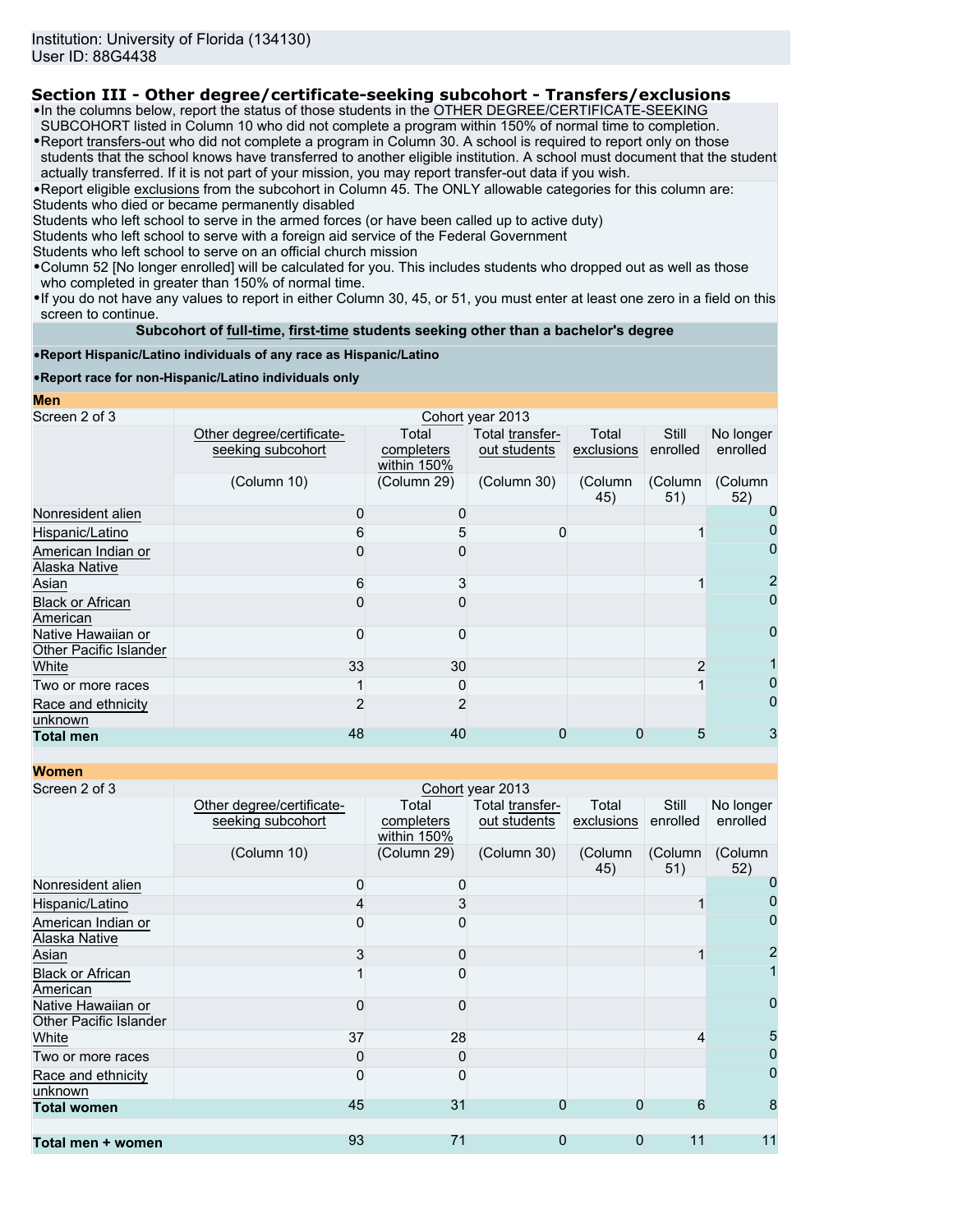# **Section III - Other degree/certificate-seeking subcohort - Pell recipients and recipients of a subsidized Direct Loan who did not receive a Pell Grant**

For each subcohort, report the number of students in the cohort, total exclusions for the cohort, the number of students who completed a bachelor's or equivalent degree with 150%, and the total completers within 150%.

•Recipients of a Pell Grant and Recipients of a Direct Subsidized Loan that did not receive a Pell Grant are *mutually exclusive*, that is, if a student is in one cohort, they cannot be in the other cohort.

- The total of these 2 subcohorts must be less than the other degree/certificate-seeking cohort

# **Subcohort of full-time, first-time students seeking other than a bachelor's degree**

| Screen 3 of 3                                                                                      | Cohort year 2013                   |                  |                                                                |                                 |
|----------------------------------------------------------------------------------------------------|------------------------------------|------------------|----------------------------------------------------------------|---------------------------------|
|                                                                                                    | Number of<br>students in<br>cohort | Total exclusions | Completed<br>bachelor's degree<br>or equivalent<br>within 150% | Total completers<br>within 150% |
|                                                                                                    | (Column 10)                        | (Column 45)      | (Column 18)                                                    | (Column 29)                     |
| Other degree/certificate-seeking cohort                                                            | 93                                 |                  | 71                                                             |                                 |
| Recipients of a Pell Grant (within entering year)                                                  | 13                                 |                  |                                                                | 6                               |
| Recipients of a Direct Subsidized Loan (within<br>entering year) that did not receive a Pell Grant | 13                                 |                  |                                                                | 8                               |
| Did not receive either a Pell Grant or Direct<br>Subsidized Loan (within entering year)            | 67                                 |                  | 57                                                             | 57                              |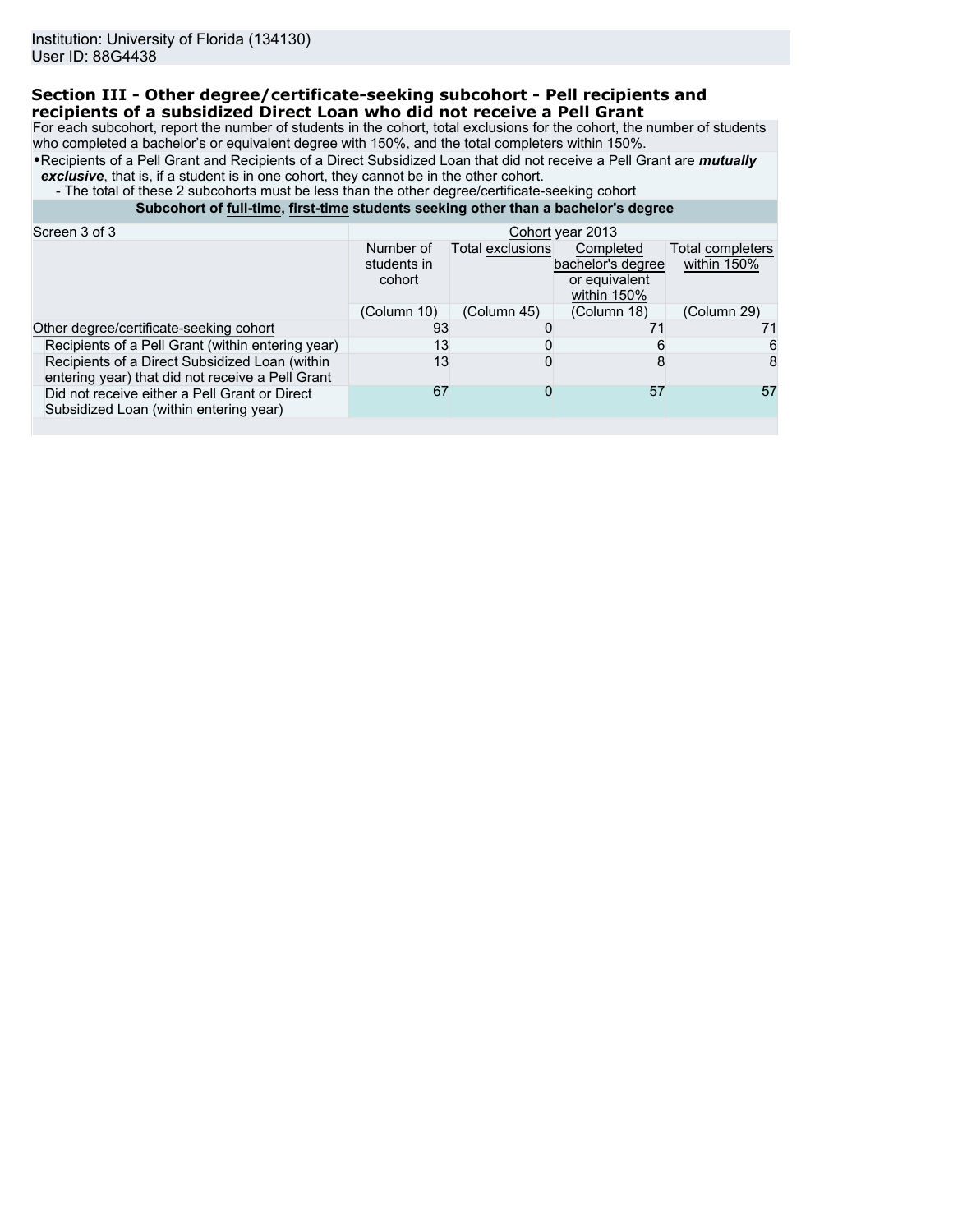# **Graduation and transfer-out rates**

|                                                                                                              | Calculation of graduation and transfer-out rates |                                                                            |                  |
|--------------------------------------------------------------------------------------------------------------|--------------------------------------------------|----------------------------------------------------------------------------|------------------|
| Screen 1 of 2                                                                                                |                                                  |                                                                            | Cohort year 2013 |
|                                                                                                              | Graduation rate                                  | Transfer-out rate                                                          |                  |
| Overall Rates (will be displayed on College Navigator)                                                       |                                                  | 88                                                                         | 3                |
| Men                                                                                                          |                                                  | 85                                                                         | 3                |
| Women                                                                                                        |                                                  | 91                                                                         | 3                |
|                                                                                                              |                                                  |                                                                            |                  |
| Graduation rates displayed below in bold italics will be displayed on College Navigator                      |                                                  |                                                                            |                  |
| Graduation rates for students pursuing bachelor's or equivalent degrees                                      |                                                  |                                                                            |                  |
| Men                                                                                                          | 54                                               | 4 year graduation rate 5 year graduation rate 6 year graduation rate<br>81 | 85               |
| Women                                                                                                        | 76                                               | 89                                                                         | 91               |
|                                                                                                              |                                                  |                                                                            |                  |
| Total (men and women)                                                                                        | 67                                               | 86                                                                         | 88               |
| Nonresident alien                                                                                            | 44                                               | 83                                                                         | 85               |
| Hispanic/Latino                                                                                              | 66                                               | 88                                                                         | 91               |
| American Indian or Alaska Native                                                                             | 40                                               | 60                                                                         | 60               |
| Asian                                                                                                        | 69                                               | 86                                                                         | 89               |
| <b>Black or African American</b>                                                                             | 59                                               | 73                                                                         | 77               |
| Native Hawaiian or Other Pacific Islander                                                                    | 76                                               | 96                                                                         | 100              |
| White                                                                                                        | 68                                               | 87                                                                         | 89               |
| Two or more races                                                                                            | 59                                               | 81                                                                         | 86               |
| Race and ethnicity unknown                                                                                   | 65                                               | 86                                                                         | 89               |
|                                                                                                              |                                                  |                                                                            |                  |
|                                                                                                              |                                                  |                                                                            |                  |
| Do you wish to provide additional context notes?                                                             |                                                  |                                                                            |                  |
|                                                                                                              | $O$ No                                           |                                                                            | $O$ Yes          |
|                                                                                                              |                                                  |                                                                            |                  |
| Note that certain information from these worksheets will be displayed on College Navigator, as noted. You    |                                                  |                                                                            |                  |
| may use the space below to provide context for these data. These context notes will be posted on the College |                                                  |                                                                            |                  |
| Navigator website, and should be written to be understood by students and parents.                           |                                                  |                                                                            |                  |
|                                                                                                              |                                                  |                                                                            |                  |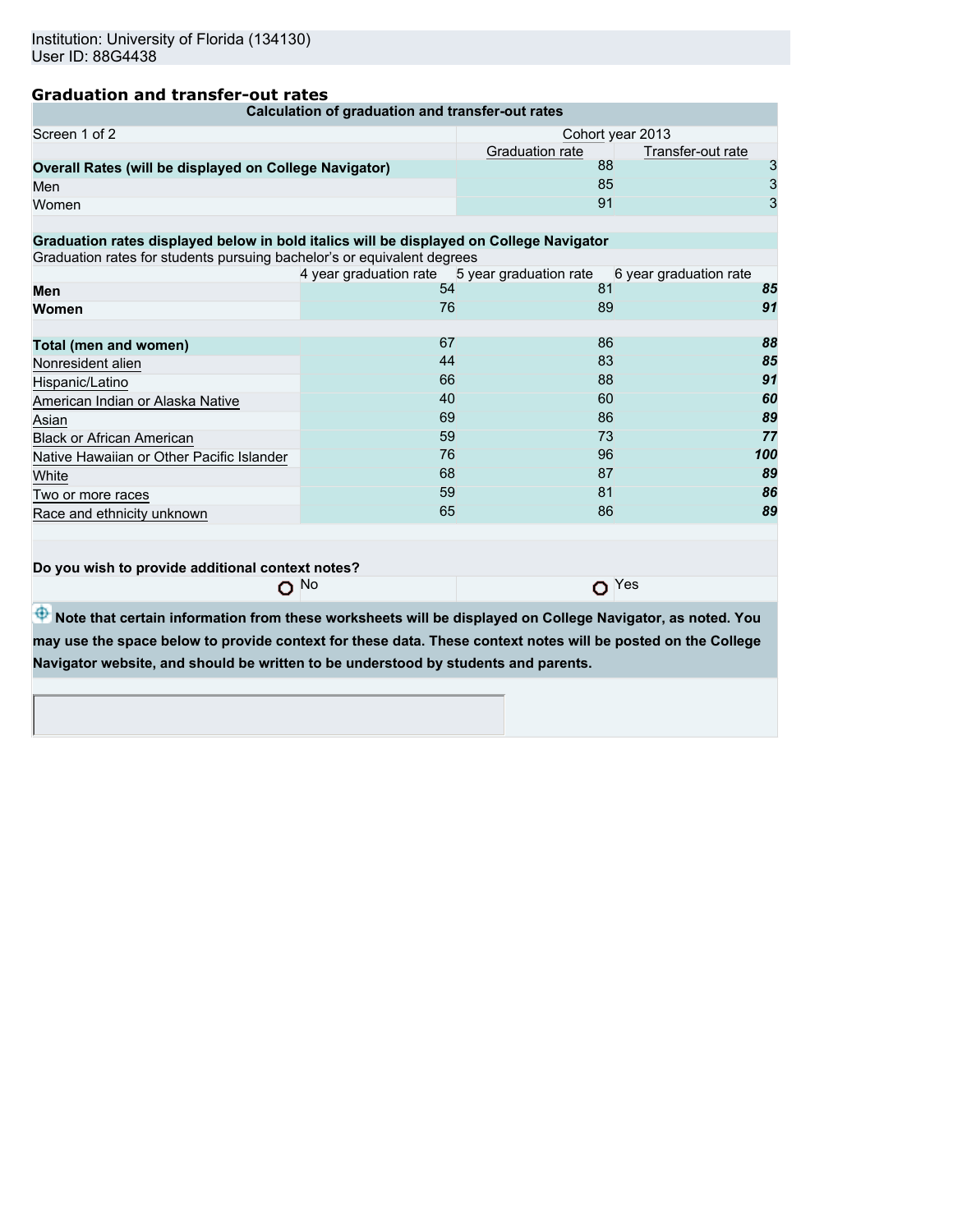# **4-year average rates**

| 4-year average rates                                                           |       |       |       |       |              |  |
|--------------------------------------------------------------------------------|-------|-------|-------|-------|--------------|--|
| Screen 2 of 2                                                                  |       |       |       |       |              |  |
| Men                                                                            |       |       |       |       |              |  |
|                                                                                | 2010  | 2011  | 2012  | 2013  | 4-year Total |  |
| Adjusted cohort                                                                | 2,684 | 2,609 | 2,606 | 2,646 | 10,545       |  |
| Total completers within 150%                                                   | 2,262 | 2,229 | 2,261 | 2,243 | 8,995        |  |
| Total transfer-out students                                                    | 56    | 87    | 80    | 81    | 304          |  |
| Women                                                                          |       |       |       |       |              |  |
|                                                                                | 2010  | 2011  | 2012  | 2013  | 4-year Total |  |
| Adjusted cohort                                                                | 3,661 | 3,809 | 3,619 | 3,707 | 14,796       |  |
| Total completers within 150%                                                   | 3,269 | 3,421 | 3,337 | 3,364 | 13,391       |  |
| Total transfer-out students                                                    | 46    | 123   | 89    | 96    | 354          |  |
| Total (men and women)                                                          |       |       |       |       |              |  |
|                                                                                | 2010  | 2011  | 2012  | 2013  | 4-year Total |  |
| Adjusted cohort                                                                | 6,345 | 6,418 | 6,225 | 6,353 | 25,341       |  |
| Total completers within 150%                                                   | 5,531 | 5,650 | 5,598 | 5,607 | 22,386       |  |
| Total transfer-out students                                                    | 102   | 210   | 169   | 177   | 658          |  |
| 4-year average Student Right-to-Know completion or graduation rate calculation |       |       |       |       | 88           |  |
| (Total Completers within 150% / Adjusted Cohort)                               |       |       |       |       |              |  |
|                                                                                |       |       |       |       |              |  |
| 4-year average Student Right-to-Know transfer-out rate calculation             |       |       |       |       | 3            |  |
| (Total Transfer-out Students / Adjusted Cohort)                                |       |       |       |       |              |  |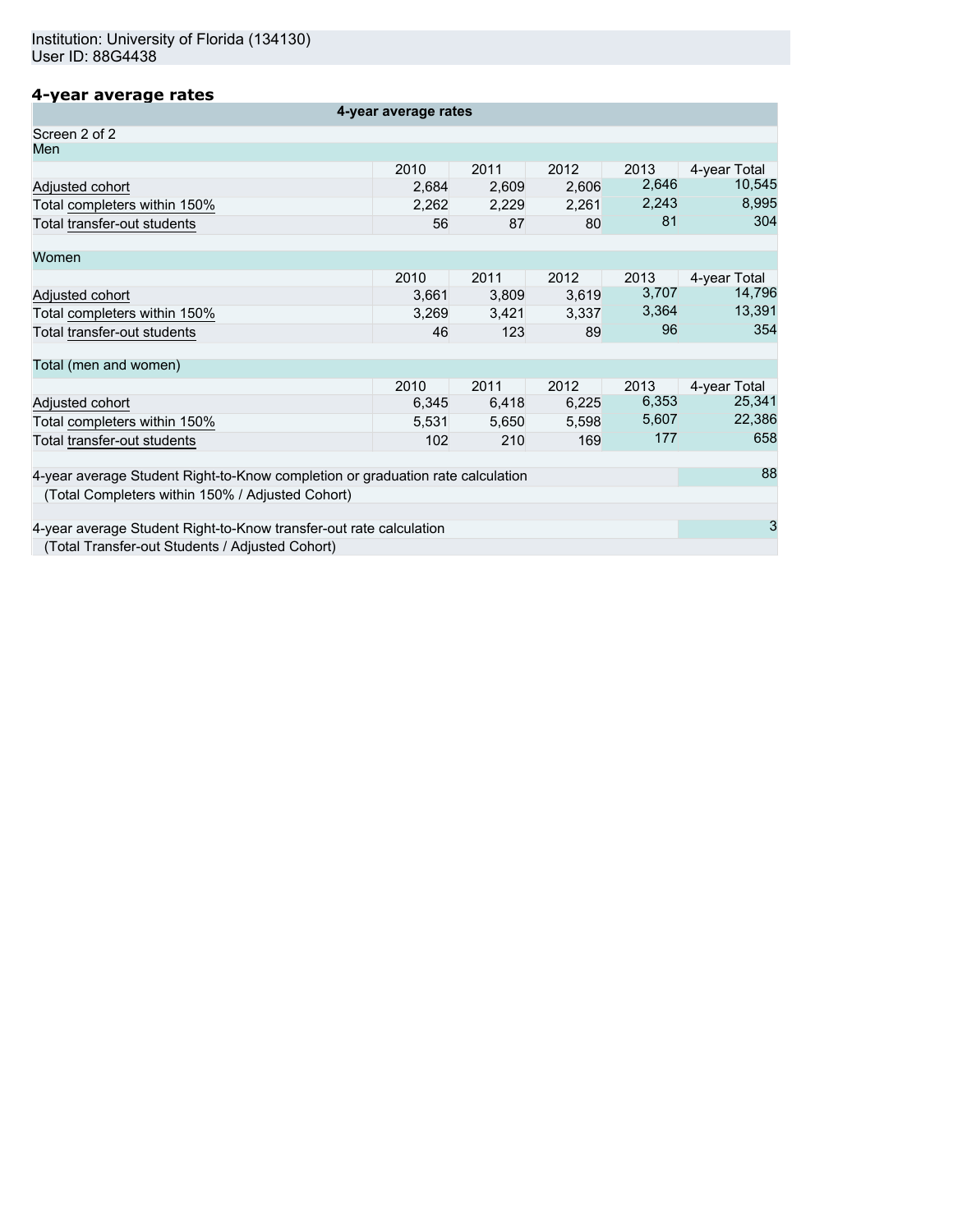# **Prepared by**

The name of the preparer is being collected so that we can follow up with the appropriate person in the event that there are questions concerning the data. The Keyholder will be copied on all email correspondence to other preparers. The time it took to prepare this component is being collected so that we can continue to improve our estimate of the reporting burden associated with IPEDS. Please include in your estimate the time it took for you to review instructions, query and search data sources, complete and review the component, and submit the data through the Data Collection System.

| Thank you for your assistance.                                                                                                    |                                           |  |                                                            |                      |  |                                            |
|-----------------------------------------------------------------------------------------------------------------------------------|-------------------------------------------|--|------------------------------------------------------------|----------------------|--|--------------------------------------------|
|                                                                                                                                   |                                           |  |                                                            |                      |  |                                            |
| This survey component was prepared by:                                                                                            |                                           |  |                                                            |                      |  |                                            |
|                                                                                                                                   | Reyholder                                 |  | <b>SFA Contact</b>                                         |                      |  | <b>HR Contact</b>                          |
|                                                                                                                                   | <b>Finance Contact</b>                    |  | Academic Library Contact                                   |                      |  | Other                                      |
|                                                                                                                                   | Name: Cathy Lebo                          |  |                                                            |                      |  |                                            |
|                                                                                                                                   | Email: clebo@aa.ufl.edu                   |  |                                                            |                      |  |                                            |
|                                                                                                                                   |                                           |  |                                                            |                      |  |                                            |
| How many staff from your institution only were involved in the data collection and reporting process of this<br>survey component? |                                           |  |                                                            |                      |  |                                            |
|                                                                                                                                   | 4.00 Number of Staff (including yourself) |  |                                                            |                      |  |                                            |
|                                                                                                                                   |                                           |  |                                                            |                      |  |                                            |
| How many hours did you and others from your institution only spend on each of the steps below when                                |                                           |  |                                                            |                      |  |                                            |
| responding to this survey component?                                                                                              |                                           |  |                                                            |                      |  |                                            |
|                                                                                                                                   |                                           |  |                                                            |                      |  |                                            |
| Exclude the hours spent collecting data for state and other reporting purposes.                                                   |                                           |  |                                                            |                      |  |                                            |
| <b>Staff member</b>                                                                                                               | <b>Collecting Data</b><br><b>Needed</b>   |  | <b>Revising Data to Match</b><br><b>IPEDS Requirements</b> | <b>Entering Data</b> |  | <b>Revising and</b><br><b>Locking Data</b> |
| Your office                                                                                                                       | 24.00 hours                               |  | 4.00 hours                                                 | 5.00 hours           |  | 3.00 hours                                 |
| <b>Other offices</b>                                                                                                              | 4.00 hours                                |  | hours                                                      | hours                |  | hours                                      |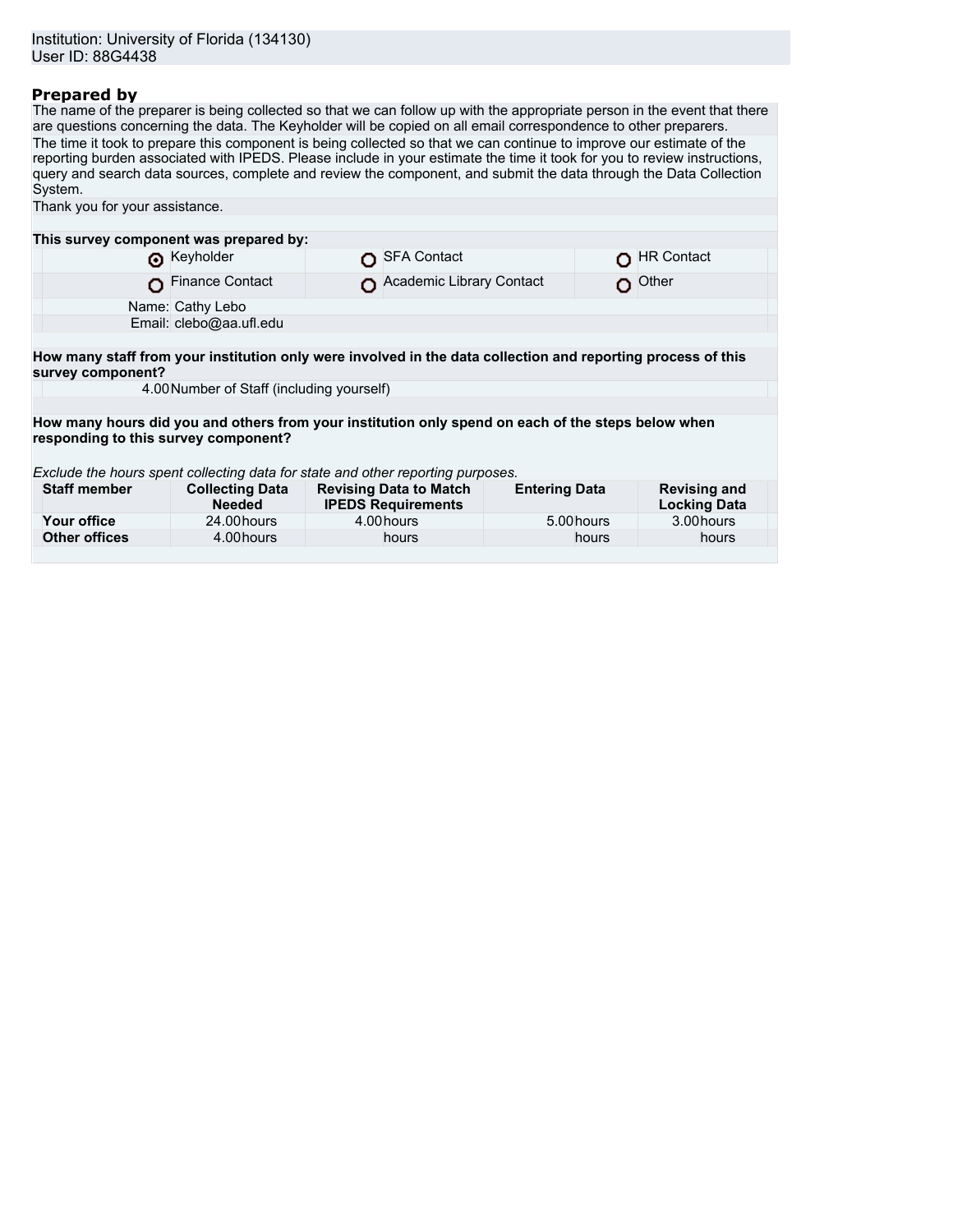# **Summary**

# **2019 IPEDS Graduation Rate Component Data Summary**

IPEDS collects important information regarding your institution. All data reported in IPEDS survey components become available in the IPEDS Data Center and appear as aggregated data in various Department of Education reports. Additionally, some of the reported data appears specifically for your institution through the College Navigator website and is included in your institution's Data Feedback Report (DFR). The purpose of this summary is to provide you an opportunity to view some of the data that, when accepted through the IPEDS quality control process, will appear on the College Navigator website and/or your DFR. College Navigator is updated approximately three months after the data collection period closes and Data Feedback Reports will be available through the [Data Center](https://nces.ed.gov/ipeds/use-the-data) and sent to your institution's CEO in November 2019.

Please review your data for accuracy. If you have questions about the data displayed below after reviewing the data reported on the survey screens, please contact the IPEDS Help Desk at: 1-877-225-2568 or ipedshelp@rti.org.

| <b>Overall Graduation Rate</b>                           |       |  |  |  |
|----------------------------------------------------------|-------|--|--|--|
| Graduation Rate                                          | 88%   |  |  |  |
| Total number of students in the Adjusted Cohort          | 6,353 |  |  |  |
| Total number of completers within 150% of normal<br>time | 5,607 |  |  |  |

| <b>Overall Transfer-out Rate</b>                            |       |  |  |  |
|-------------------------------------------------------------|-------|--|--|--|
| Transfer-out Rate                                           | 3%    |  |  |  |
| Total number of students in the Adjusted Cohort             | 6,353 |  |  |  |
| Total number of transfers-out within 150% of<br>normal time | 177   |  |  |  |

| <b>Graduation Rate for students pursuing Bachelor's Degrees</b>            |       |
|----------------------------------------------------------------------------|-------|
| Graduation Rate for Bachelor's Cohort                                      | 88%   |
| Total number of students in the Adjusted Cohort                            | 6,260 |
| Total number of bachelor's degree completers<br>within 150% of normal time | 5,536 |